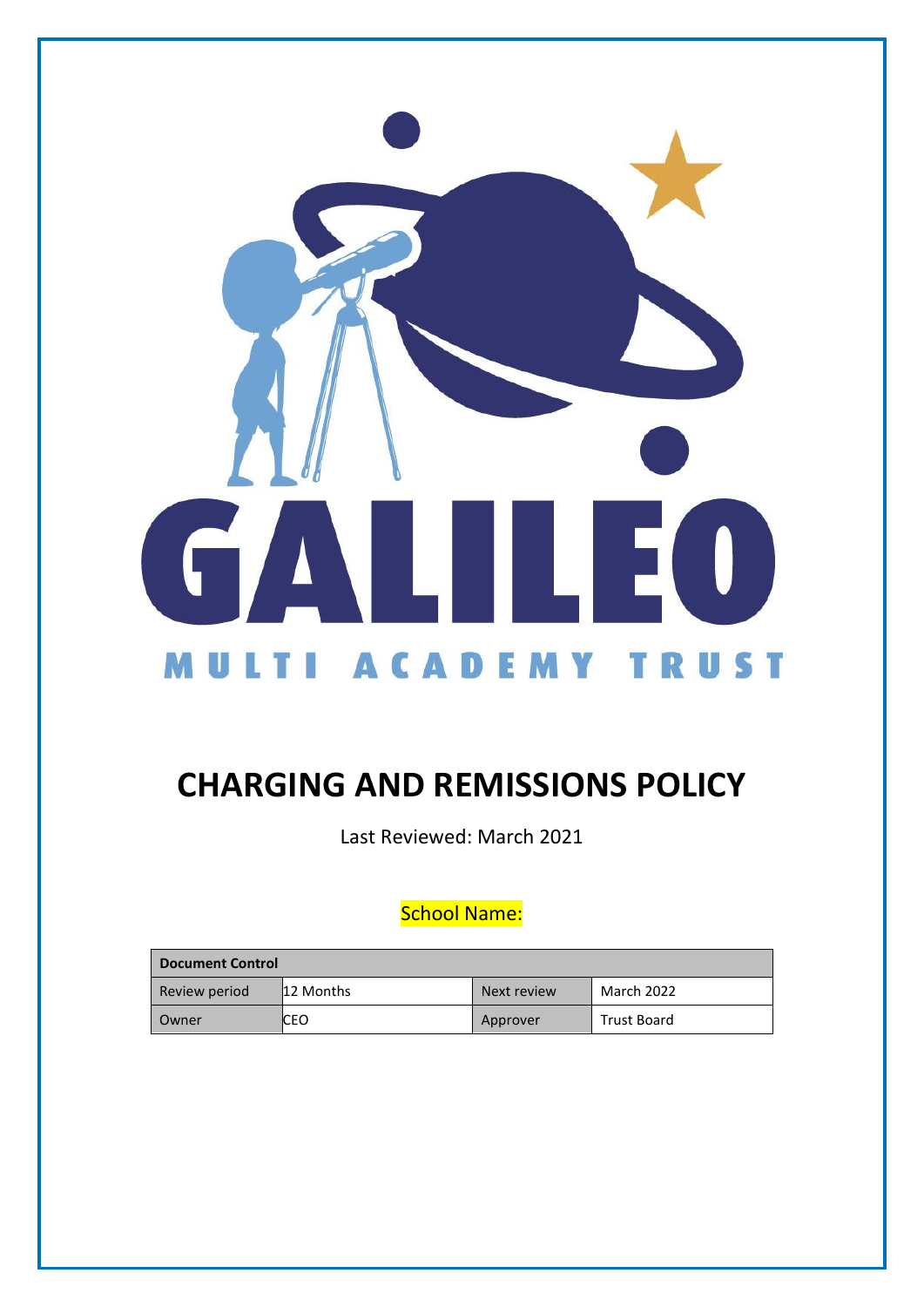## **1. Introduction**

- 1.1 **Insert name of school** recognises the value of providing a wide range of experiences to enrich and extend pupils' learning and to contribute to their personal development. The school aims to promote and provide such experiences for all the pupils of the school, both as part of a broad and balanced curriculum and as additional optional activities. This policy will set out the circumstances in which charges will or will not be made for school activities and when charges may be waived in order to ensure that all pupils:
- have an equal opportunity to benefit from educational visits, curricular and extra-curricular activities.
	- 1.2 This policy complies with sections 449-462 of the Education Act 1996, the Trust's Funding Agreement and the Department for Education's Advice: Charging for School Activities (May 2018).

## **2. Activities During School Hours**

- 2.1 Generally, there will be no charge for education provided during school hours, subject to limited exceptions, including the provision of some music tuition (see Section 6).
- 2.2 In respect of transport, the school cannot charge for:
- Transporting registered pupils to or from school premises, where the Trust has a statutory obligation to provide transport;
- Transporting registered pupils to other premises where the Trust has arranged for pupils to be educated;
- Transport that enables a pupil to meet an examination requirement when they have been prepared for that examination at the school;
- Transport provided in connection with an educational visit.

2.3 The school may charge for:

- Activities that take place outside of school hours (see Section 3);
- Any books, materials, instruments or equipment that the parent wishes the child to own. The cost will be made clear to the parents before charge:
- Optional extras (Section 3.2);
- Instrumental or vocal tuition (Section 6);
- Certain early years provision;
- Provision of community facilities.
	- 2.4 Where a charge is to be made for a particular type of activity, parents should be informed that there will be a charge and how the charge will be calculated. Parents will also be informed from the outset as to whether they may qualify for help with the cost.

#### **3. Activities Outside of School Hours (Non-Residential)**

- 3.1 There will be no charge for activities that take place outside of school hours when they are:
- Part of the National Curriculum;
- Part of a syllabus for a prescribed public examination that the pupil is being prepared for at the school
- Part of religious education.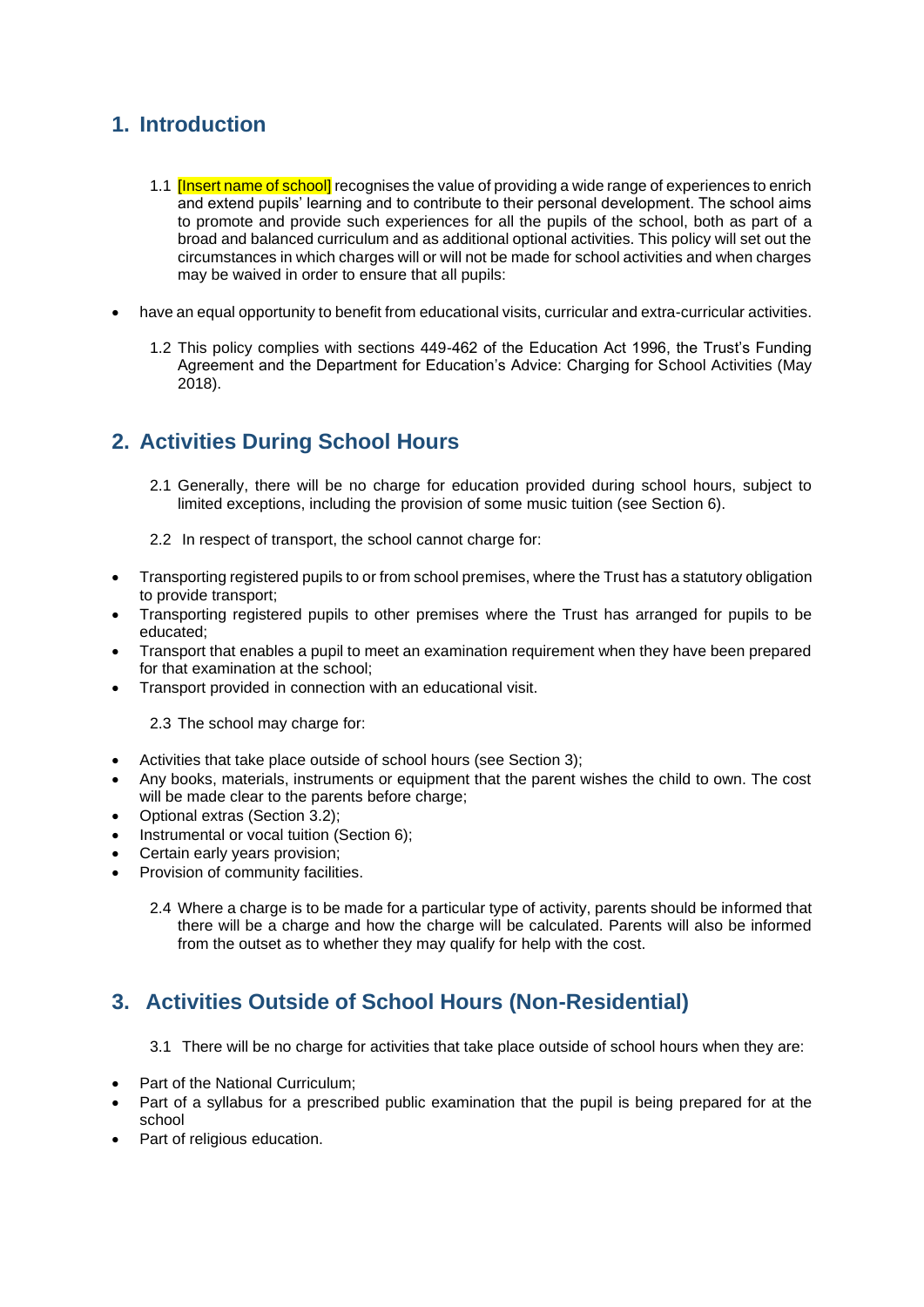#### **3.2 Optional Extras**

- 3.2.1 Charges may be made for optional extras. Optional extras are:
	- Education provided outside of school time that is not:
		- a) Part of the National Curriculum;

b) Part of a syllabus for a prescribed public examination that the pupil is being prepared for at the school;

c) Part of religious education

- Examination entry fee(s) if the registered pupil has not been prepared for the examination(s) at the school;
- Transport (other than transport that is required to take the pupil to school or to the premises where the Trust have arranged for the pupil to be provided with education);
- Extended day services offered to pupils (e.g. before school breakfast clubs, after-school clubs).

#### **3.3 The Cost of Optional Extras**

- 3.3.1 The Headteacher will decide when it is necessary to charge for optional extras.
- 3.3.2 Any charge made in respect of individual pupils will not exceed the actual cost of providing the optional extra activity, divided equally by the number of pupils participating. It will therefore not include an element of subsidy for any pupils wishing to participate in the activity whose parents are unwilling or unable to pay the full charge
- 3.3.3 When calculating the cost of optional extras, an amount may be included in relation to:
- Any materials, books, instruments or equipment provided in connection with the optional extra;
- The cost of buildings and accommodation;
- Non-teaching staff;
- Teaching staff engaged under contracts for services purely to provide an optional extra, including supply teachers engaged specifically to provide the optional extra;
- The cost, or a proportion of the costs, for teaching staff employed to provide tuition in playing a musical instrument, where the tuition is an optional extra.
- 3.3.4 Participation in any optional extra activity will be on the basis of parental choice and a willingness to pay the charges. The school will need to have the agreement of parents before organising the provision of an optional extra where charges will be made.

## **4. Activities Partly During School Hours On or Off Site (Non-Residential)**

- 4.1 Where the majority of a non-residential activity takes place during school hours, the activity will be deemed to have taken place during school hours and therefore will incur no charge. Travelling time is included in time spent on activity.
- 4.2 In cases where the majority of a non-residential activity takes place outside of school hours, it will be deemed to have taken place outside of school hours and therefore a charge may be made. However, a charge can only be made for the activity outside of school hours if it is not part of the National Curriculum, not part of a syllabus for a prescribed public examination that the pupil is being prepared for at the school and not part of religious education.

The charge cannot include the cost of alternative provision for those pupils who do not wish to participate. No charge can be made for supply teachers to cover for those teachers who are absent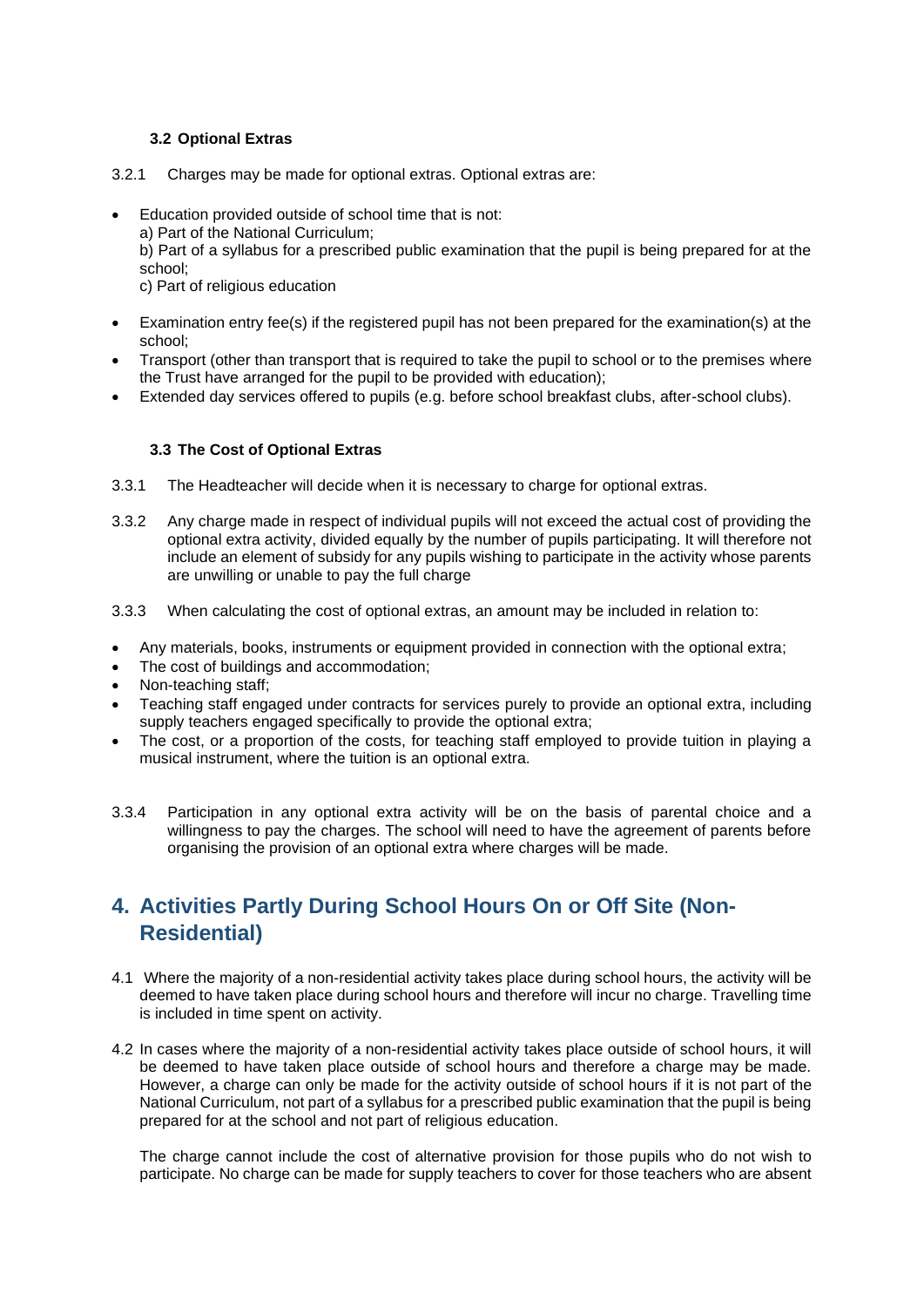from school accompanying pupils on a visit. In this case, the charging of the activity will be the same as is outlined in section 3.

### **5. Residential Activities**

5.1 The school will not charge for:

- Education provided on any visit that takes place during school hours;
- Education provided on any visit that takes place outside school hours if it is part of the National Curriculum, or part of a syllabus for a prescribed public examination that the pupil is being prepared for at the school, or part of religious education;
- Supply teachers to cover for those teachers who are absent from school accompanying pupils on a residential visit;
- Travel provided in connection with an educational visit.
- 5.2 The School will charge for:
- Board and Lodging when any visit has been organised by the school where there may be a cost for board and lodging, parents will be informed of this before the visit takes place. The charge will not exceed the actual cost. Parents who can prove they are in receipt of certain benefits may be exempt from paying this cost (see Section 8 for more guidance on remissions).
- Activities Schools may charge for residential activities outside of school hours if it is not part of the national curriculum, not part of a syllabus for a prescribed public examination that the pupil is being prepared for at the school and not part of religious education.

#### **6. Music Tuition Within School Hours**

- 6.1 The school follows government legislation that states that all education provided during school hours must be free; however, music lessons are an exception to this rule.
- 6.2 The Charges for Music Tuition (England) Regulations 2007 set out the circumstances in which charges can be made for tuition in playing a musical instrument, including vocal tuition.
- 6.3 Charges will be made if the teaching is not an essential part of the National Curriculum or the first access to the Key Stage 2 Instrumental and Vocal Tuition Programme.
- 6.4 Schools may charge for teaching requested by parents. Vocal or instrumental tuition may be provided to either an individual pupil or to a group. The cost of these lessons may depend on the size and duration of the class as well as the type of instrument; however, the charges made to parents will not exceed the cost of the provision.
- 6.5 There is no charge for vocal or instrumental tuition for children who are looked after by a Local Authority (within the meaning of section 22(l) of the Children Act 1989). This includes instruments, music books and exam fees.

#### **7. Damage to Property and Breakages**

7.1 Where school property has been wilfully or recklessly damaged by a student or parent, the school may charge those responsible for some or all of the cost of repair or replacement. Where property belonging to a third party has been damaged by a pupil, and the school has been charged, the